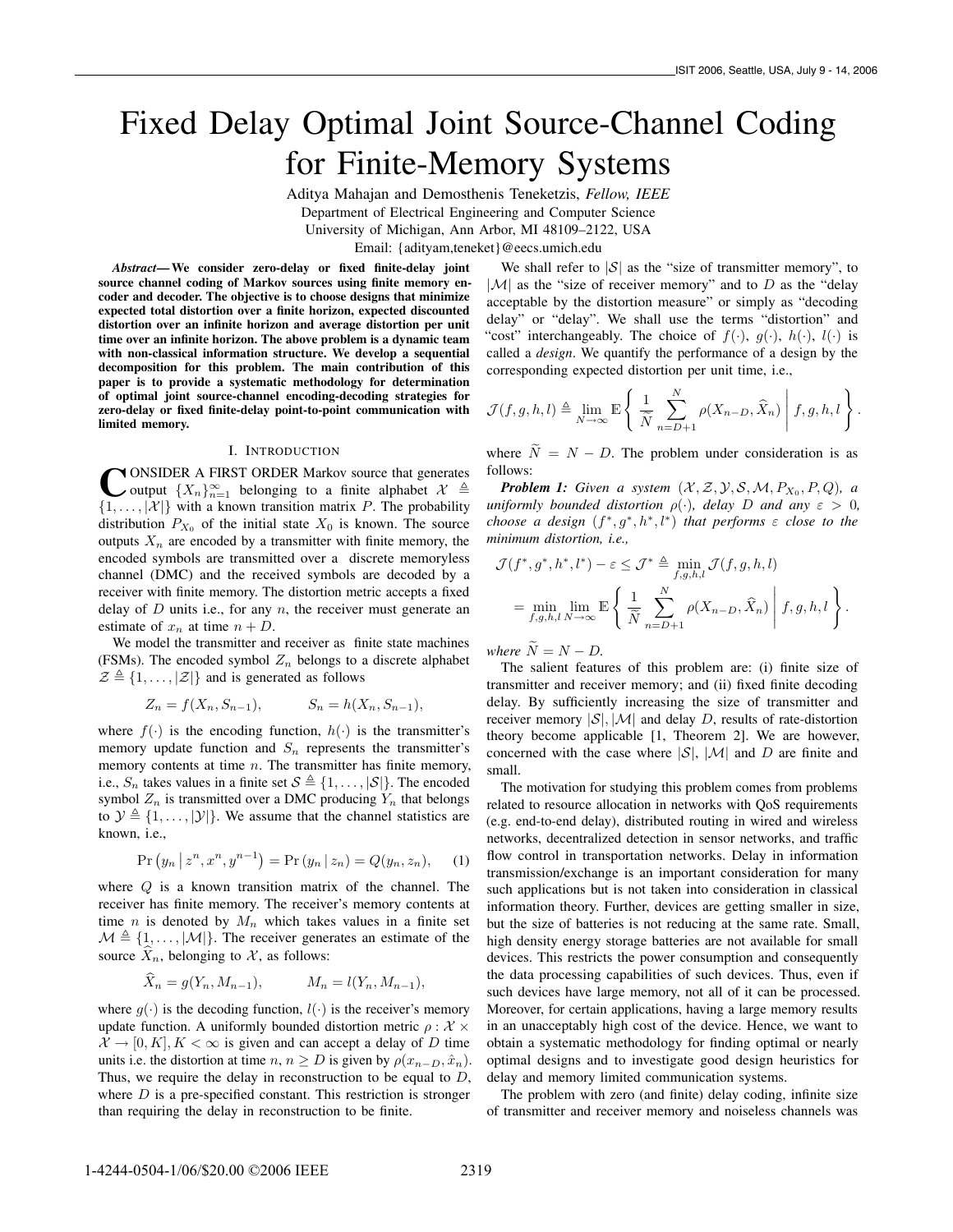considered in [2], [3]; a similar setting for noisy channels was considered in [4]. The problem with zero (and finite) delay coding, infinite size of transmitter memory, finite size of receiver memory and noiseless channel was considered in [5]. The same setting with noisy channels was considered in [6], [7], [8]. The case of zero (and finite) delay coding with finite size of transmitter and receiver memory for noiseless channels was considered in [9], [10]. The results of [9], [10] for the case of Markov sources were inconclusive and the authors concluded by "The subject of finite-state machines driven by Markov inputs warrants further investigation".

We use stochastic optimization theory to investigate the zero (or fixed finite) delay encoding, decoding and memory update problem with finite memory transmitters and receivers and a noisy channel. Problem 1 is difficult to analyze, because for each design we have to evaluate its asymptotic performance. We circumvent this difficulty as follows. We start with a simpler problem, namely, a zero-delay finite horizon problem (Section II) where the functions  $f(\cdot), g(\cdot), h(\cdot), l(\cdot)$  are allowed to be time varying. We develop a methodology to solve this problem. We extend the solution methodology to an infinite horizon, zero-delay expected discounted distortion problem in Section III. We consider the zero-delay infinite horizon average distortion per unit time problem in Section IV; we show that for a discount factor close to 1, the solution of the problem of Section III is also a solution of the problem of Section IV. Thus, we have a methodology for solving Problem 1 with delay  $D = 0$ . In Section V we explain how to transform the fixed finite delay problem to a zero-delay problem. Consequently, we have a solution methodology for Problem 1. There exist polynomial complexity algorithms to solve the problem of Section III. Thus, these algorithms can be used to obtain a solution of Problem 1.

#### II. THE FINITE HORIZON PROBLEM

In this section we consider a zero-delay finite horizon version of Problem 1, i.e.,  $D = 0$ . The encoding, decoding, transmitter and receiver memory update functions are allowed to be time varying.

## *A. Problem Formulation*

Consider a first order Markov source that generates a random sequence  $X_1, \ldots, X_N$ , for each  $n = 1, \ldots, N$ ,  $X_n \in \mathcal{X}$ . The transition matrix P is known and  $P_{ij} \triangleq$  $Pr(X_{n+1} = j | X_n = i), \forall i, j \in \mathcal{X}$ . The probability distribution of the initial state  $X_0$ , denoted by  $P_{X_0}$ , is assumed to be known. The encoder is a FSM which generates a sequence  $Z_1, \ldots, Z_N$ ,  $Z_n \in \mathcal{Z}$  as follows:

$$
Z_n = f_n(X_n, S_{n-1}),\tag{2}
$$

$$
S_n = h_n(X_n, S_{n-1}),\tag{3}
$$

where  $S_n \in \mathcal{S}$  is the transmitter's memory content at time n.  $S_0$  is arbitrarily initialized to 1,  $f_n$  belongs to  $\mathscr{F}$ , the family of functions from  $X \times S$  to Z and  $h_n$  belongs to  $\mathcal{H}$ , the family of functions from  $X \times S$  to S. The encoded sequence is transmitted over a DMC, given by (1), producing  $Y_1, \ldots, Y_N$ . The decoder is a FSM which generates a sequence  $\hat{X}_1, \ldots, \hat{X}_N, \hat{X}_n \in \mathcal{X}$  as follows:

$$
\widehat{X}_n = g_n(Y_n, M_{n-1}),\tag{4}
$$

$$
M_n = l_n(Y_n, M_{n-1}),\tag{5}
$$

where  $M_n \in \mathcal{M}$  is the receiver's memory content at time n and  $M_0$  is arbitrarily initialized to 1,  $g_n$  belongs to  $\mathscr{G}$ , the family of function from  $\mathcal{Y} \times \mathcal{M}$  to  $\mathcal{X}$  and  $l_n$  belongs to  $\mathcal{L}$ , the family of function from  $\mathcal{Y} \times \mathcal{M}$  to  $\mathcal{M}$ . A bounded distortion metric  $\rho: \mathcal{X} \times \mathcal{X} \rightarrow [0, K], K < \infty$  is given and the acceptable decoding delay  $D = 0$ . The choice of  $f \triangleq (f_1, \ldots, f_N)$ ,  $g \triangleq (g_1, \ldots, g_N)$ ,  $h \triangleq (h_1,\ldots,h_N)$  and  $l \triangleq (l_1,\ldots,l_N)$  is called a *design*. Denote by  $\Gamma^N \triangleq (\mathscr{F} \times \mathscr{G} \times \mathscr{H} \times \mathscr{L})^N$  the family of all designs. The performance of any design is given by an expected total distortion,

$$
\mathcal{J}_N(f,g,h,l) \triangleq \mathbb{E}\left\{\left.\sum_{n=1}^N \rho(X_n,\widehat{X}_n)\,\right|\,f,g,h,l\,\right\}.\tag{6}
$$

The optimization problem that we consider is as follows:

**Problem 2:** Given a system  $(X, \mathcal{Z}, \mathcal{Y}, \mathcal{S}, \mathcal{M}, P_{X_0}, P, Q, N)$ , *a bounded distortion*  $\rho(\cdot)$  *and delay*  $D = 0$ *, choose a design* (f ∗ , g<sup>∗</sup> , h<sup>∗</sup> , l∗ ) *that is optimal with respect to the performance criterion given by* (6)*, i.e.,*

$$
\mathcal{J}_N(f^*, g^*, h^*, l^*) = \mathcal{J}_N^* \triangleq \min_{(f,g,h,l)\in\Gamma^N} \mathcal{J}_N(f,g,h,l). \tag{7}
$$

# *B. Joint Optimization*

Problem 2 is a *dynamic team* with non-classical information pattern [11]. In this section we find information states sufficient for performance evaluation, thereby obtaining a sequential decomposition of the problem.

*Definition 1: Let* Π *be the space of probability measures on*  $X \times Y \times S \times M$  *and*  $\Psi$  *be the space of probability measures on*  $X \times S \times M$ *. Define the following for all*  $n = 1, \ldots, N$ *,* 

$$
\pi_{n-1}^0 = \Pr\left(X_{n-1}, S_{n-1}, M_{n-1}\right),\tag{8}
$$

$$
\pi_n^1 = \Pr(X_n, Y_n, S_{n-1}, M_{n-1}), \tag{9}
$$

$$
\pi_n^2 = \Pr\left(X_n, S_{n-1}, M_n\right). \tag{10}
$$

Observe that  $\pi_n^1 \in \Pi$ ,  $\pi_n^0, \pi_n^2 \in \Psi$  and  $\pi_0^0$  is known.

*Lemma 1: For all*  $n = 1, \ldots, N$ ,

(i) there exist linear transformations  $T_{n-1}^0(f_n), T_n^1(l_n), T_n^2(h_n)$ *such that*

$$
\pi_n^1 = T_{n-1}^0(f_n)\pi_{n-1}^0.
$$
 (11)

$$
\pi_n^2 = T_n^1(l_n)\pi_n^1.
$$
 (12)

$$
\pi_n^0 = T_n^2(h_n)\pi_n^2.
$$
 (13)

*(ii) for any choice of* f, g, h, l*, the expected instantaneous cost can be expressed as*

$$
\mathbb{E}\left\{\left.\rho(X_n,\widehat{X}_n)\,\,\bigg|\,\,f^n,g^n,h^n,l^n\,\right\}=\tilde{\rho}(\pi_n^1,g_n). \qquad (14)
$$

*where*  $\alpha^n = (\alpha_1, \ldots, \alpha_n), \alpha = f, g, h, l$  *and*  $\tilde{\rho}(\cdot)$  *is a deterministic function. Proof:*

(i) Consider a component of  $\pi_n^1$ ,

$$
\pi_n^1(x, y, s, m) = \sum_{x_{n-1} \in \mathcal{X}} \pi_{n-1}^0(x_{n-1}, s, m) P_{x, x_{n-1}} \times Q_{y, f_n(x, s)} \stackrel{\Delta}{=} (T_{n-1}^0(f_n) \pi_{n-1}^0)(x, y, s, m). \tag{15}
$$

(ii) Consider a component of  $\pi_n^2$ ,

$$
\pi_n^2(x, s, m) = \sum_{m_{n-1} \in \mathcal{M}} \sum_{y_n \in \mathcal{Y}} \pi_n^1(x, y_n, s, m_{n-1})
$$
  
 
$$
\times \mathbb{1} \left[ m = l_n(y_n, m_{n-1}) \right]
$$
  
 
$$
\stackrel{\triangle}{=} (T_n^1(l_n)\pi_n^1)(x, s, m), \tag{16}
$$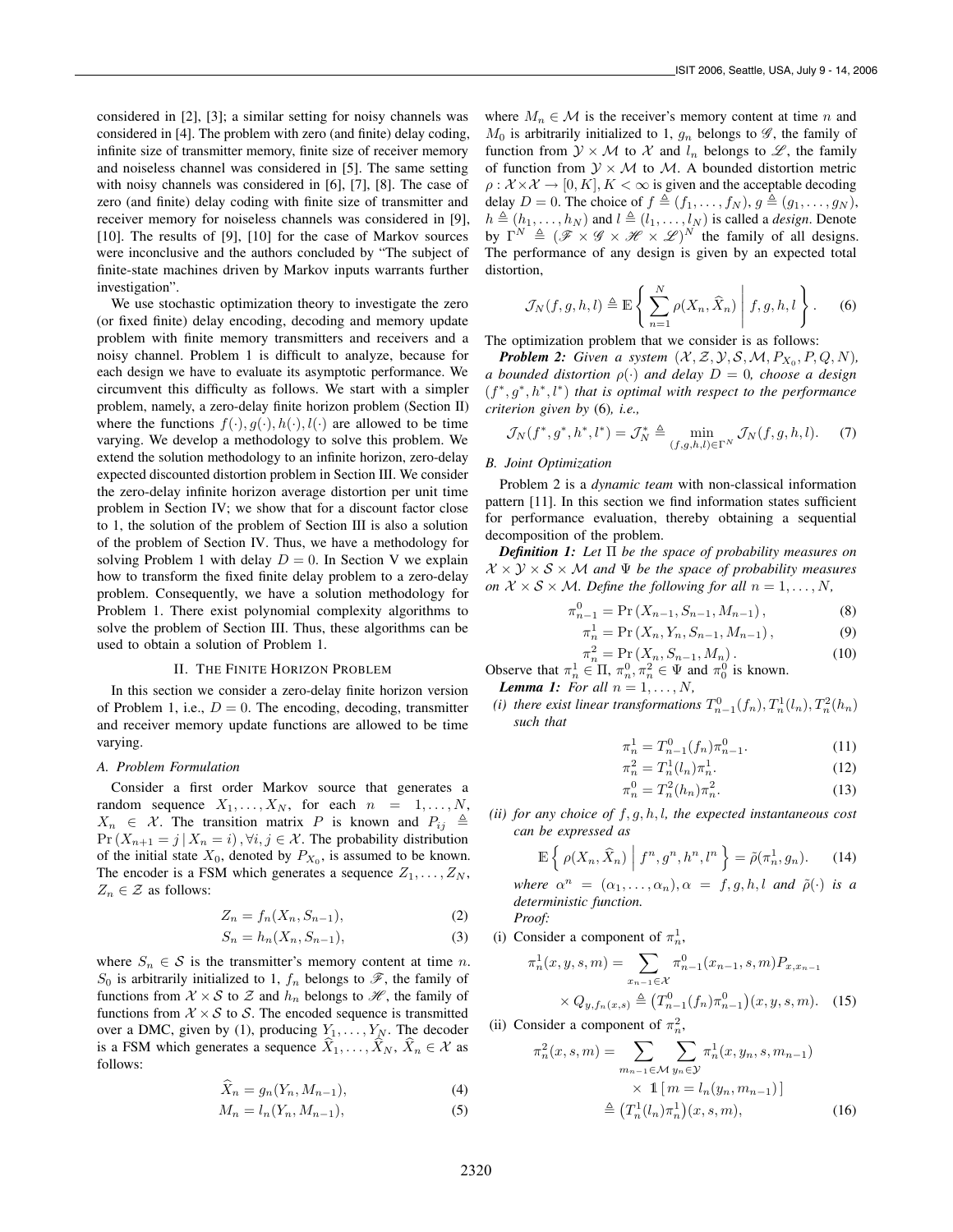where  $1 \cdot |$  is the indicator function.

(iii) Consider a component of  $\pi_n^0$ ,

$$
\pi_n^0(x, s, m) = \sum_{s_{n-1} \in S} \pi_n^2(x, s_{n-1}, m) \mathbb{1} [s = h_n(x, s_{n-1})]
$$

$$
\triangleq (T_n^2(h_n)\pi_n^2)(x, s, m).
$$
 (17)

(iv) Consider the expected instantaneous cost,

$$
\mathbb{E}\left\{\rho(X_n, \widehat{X}_n) \middle| f^n, g^n, h^n, l^n\right\}= \sum_{\substack{x_n, y_n, m_{n-1}\in X\\ \lambda \times \lambda \times \mathcal{M}}} \rho(x_n, g_n(y_n, m_{n-1}))\times \sum_{\substack{s_{n-1}\in S\\ \sigma_{n-1}\in S}} \pi_n^1(x_n, y_n, s_{n-1}, m_{n-1}) \triangleq \tilde{\rho}(\pi_n^1, g_n).
$$
 (18)

The choice of  $f^n, g^n, h^n, l^n$  makes the variable  $\hat{X}_n$  a random variable with well-defined distribution. Thus, the performance measure of (6) can be rewritten as

$$
\mathbb{E}\left\{\sum_{n=1}^{N}\rho(X_n,\widehat{X}_n)\middle|f,g,h,l\right\}
$$
\n
$$
=\sum_{n=1}^{N}\mathbb{E}\left\{\rho(X_n,\widehat{X}_n)\middle|f^n,g^n,h^n,l^n\right\}=\sum_{n=1}^{N}\widetilde{\rho}(\pi_n^1,g_n)\tag{19}
$$

where the sequence  $\pi_1^1, \ldots, \pi_N^1$  depends on the choice of  $f, h, l$ . Hence, Lemma 1 implies that Problem 2 is equivalent to the following deterministic optimization problem:

*Problem 3: Consider a discrete time, finite horizon, system that evolves as follows*

$$
\pi_n^1 = T^0(f_n)\pi_{n-1}^0, \qquad n = 1, \dots, N, \qquad (20)
$$

$$
\pi_n^2 = T^1(l_n)\pi_n^1, \qquad n = 1, \dots, N, \qquad (21)
$$

$$
\pi_n^0 = T^2(h_n)\pi_n^2, \qquad n = 1, \dots, N, \qquad (22)
$$

*where*  $f_n, l_n, h_n$  *are functions belonging to*  $\mathcal{F}, \mathcal{L}, \mathcal{H}$ *, respec*tively, and  $T^i(\cdot), i = 0, 1, 2$  are known linear transforms. The  $i$ *nitial state*  $\pi_0^0$  *is known. When the system is in state*  $\pi_n^1$ *, for any choice of function* g<sup>n</sup> *belonging to* G *an instantaneous cost*  $\tilde{\rho}(\pi_n^1, g_n)$  is incurred.

*The objective is to choose function*  $f \triangleq (f_1, \ldots, f_N)$ *,*  $g \triangleq$  $(g_1,\ldots,g_N)$ *,*  $h \triangleq (h_1,\ldots,h_N)$ *,*  $l \triangleq (l_1,\ldots,l_N)$  *so as to minimize the total cost given by*

$$
\mathcal{J}_N(f, g, h, l) = \sum_{n=1}^N \tilde{\rho}(\pi_n^1, g_n).
$$
 (23)

This is a classical deterministic control problem and an optimal design is given by the following.

*Theorem 1: An optimal design for Problem 3, and consequently, Problem 2 is given by the solution of the following nested optimality gathers:*

$$
V_N^2(\pi_N^2) \triangleq 0,\tag{24}
$$

*and for*  $n = 1, \ldots, N$ 

$$
V_{n-1}^{0}(\pi_{n-1}^{0}) = \min_{f_{n} \in \mathcal{F}} \left\{ V_{n}^{1}(T^{0}(f_{n})\pi_{n-1}^{0}) \right\},
$$
 (25)

$$
V_n^1(\pi_n^1) = \min_{l_n \in \mathscr{L}} \left\{ \overline{V}_n(\pi_n^1) + V_n^2(T^1(l_n)\pi_n^1) \right\},\qquad(26)
$$

$$
\overline{V}_n(\pi_n^1) = \min_{g_n \in \mathcal{G}} \left\{ \tilde{\rho}(\pi_n^1, g_n) \right\},\tag{27}
$$

$$
V_n^2(\pi_n^2) = \min_{h_n \in \mathcal{H}} \left\{ V_n^0(T^2(h_n)\pi_n^2) \right\},\tag{28}
$$

*The* arg min *at each step determines the corresponding optimal design rule. Furthermore, the optimal performance is given by*

$$
\mathcal{J}_N^* = V_0^0(\pi_0^0)
$$
 (29)  
This is a standard result, see [12, Chapter 2].

#### III. THE EXPECTED DISCOUNTED COST PROBLEM

*Proof:* 

Consider the following extension of the model of Section II-A to an infinite horizon ( $N \rightarrow \infty$ ). The performance of any design is evaluated by the expected discounted distortion under that design given by

$$
\mathcal{J}^{\beta}(f,g,h,l) \triangleq \mathbb{E}\left\{\sum_{n=1}^{\infty} \beta^{n-1} \rho(X_n,\widehat{X}_n) \middle| f,g,h,l\right\},\quad(30)
$$

where  $0 < \beta < 1$  is called the discount factor. Lemma 1 implies that this problem is equivalent to the following deterministic problem.

*Problem 4: Consider a discrete time, infinite horizon, system that evolves as follows for all* n*:*

$$
\pi_n^1 = T^0(f_n)\pi_{n-1}^0,\tag{31}
$$

$$
\pi_n^2 = T^1(l_n)\pi_n^1,
$$
\n(32)

$$
\pi_n^0 = T^2(h_n)\pi_n^2,\tag{33}
$$

*where*  $f_n, l_n, h_n$  are functions belonging to  $\mathcal{F}, \mathcal{L}, \mathcal{H}$  respectively and  $T^i(\cdot), i = 0, 1, 2$  are known transforms. The initial *state*  $\pi_0^0$  *is known. When the system is in state*  $\pi_n^1$ *, for any choice of function*  $g_n$  *belonging to*  $\mathscr G$  *an instantaneous cost*  $\tilde{\rho}(\pi_n^1, g_n)$ *is incurred.*

*The objective is to choose functions*  $f \triangleq (f_1, f_2, \ldots)$ *,*  $g \triangleq$  $(g_1, g_2,...), h \triangleq (h_1, h_2,...), l \triangleq (l_1, l_2,...)$  *so as to minimize the discounted cost over infinite horizon given by*

$$
\mathcal{J}^{\beta}(f,g,h,l) = \sum_{n=1}^{\infty} \beta^{n-1} \tilde{\rho}(\pi_n^1, g_n).
$$
 (34)

Let  $\gamma_n = (f_n, g_n, h_n, l_n)$  Define a transformation  $\widehat{T}(\gamma) \triangleq$  $T^0(f_n) \circ T^1(l_n) \circ T^2(h_n)$ . Then (31)–(33) can be written as

$$
\pi_n^0 = \widehat{T}(\gamma_n)\pi_{n-1}^0,\tag{35}
$$

and we can define  $\hat{\rho}(\pi_{n-1}^0, \gamma_n)$  by

$$
\hat{\rho}(\pi_{n-1}^0, \gamma_n) \triangleq \tilde{\rho}(T^0(f_n)\pi_{n-1}^0, g_n) = \tilde{\rho}(\pi_n^1, g_n). \tag{36}
$$

Then (34) can be rewritten as

$$
\mathcal{J}^{\beta}(\gamma) = \sum_{n=1}^{\infty} \beta^{n-1} \hat{\rho}(\pi_{n-1}^0, \gamma_n), \tag{37}
$$

where  $\pi_0^0$  is known.

The system of gathers (35), (36), (37) is the classical expected discounted cost problem whose solution is given by the following.

*Theorem 2: Consider the optimization problem described by* (35)*,* (36)*,* (37)*. An optimal solution is given by a stationary policy*  $\gamma^{\infty} \triangleq (\gamma, \gamma, \ldots),$  *i.e.* 

$$
V(\pi_0^0) = \mathcal{J}^\beta(\gamma^\infty) = \min_{\gamma' \in \Gamma^\infty} \mathcal{J}^\beta(\gamma'),\tag{38}
$$

*where* V *is the* unique uniformly bounded *fixed point of*

$$
V(\pi) = \min_{\gamma \in \Gamma} \left\{ \hat{\rho}(\pi, \gamma) + \beta V(\widehat{T}(\gamma)\pi) \right\}, \quad \forall \pi \in \Pi. \tag{39}
$$
  
*Proof:* This is a standard result. See [12].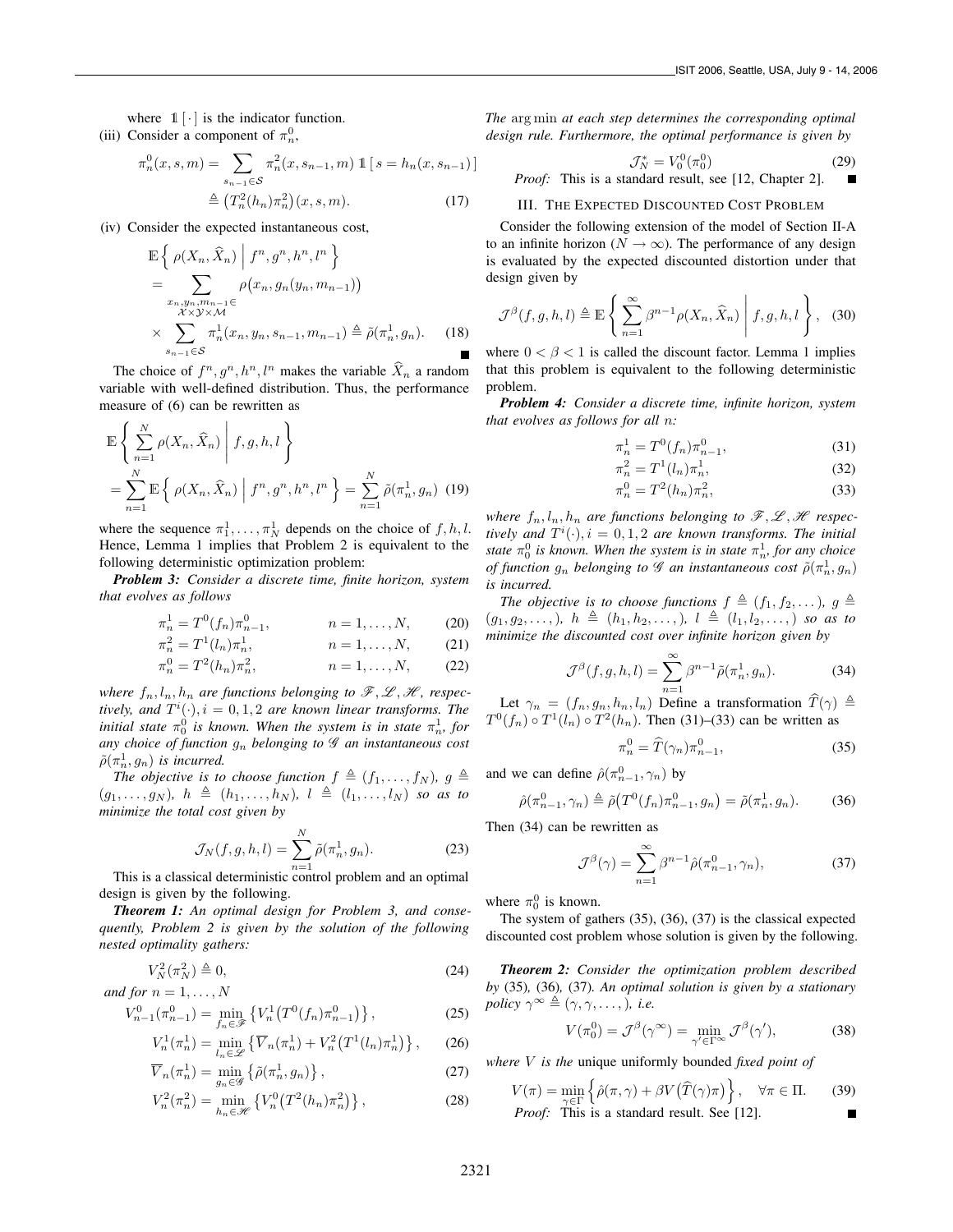# IV. THE AVERAGE COST PER UNIT TIME PROBLEM

Consider the following extension of the model of Section II-A to an infinite horizon ( $N \to \infty$ ). The performance of any design is evaluated by the expected average distortion per unit time under that design which is given by

$$
\overline{\mathcal{J}}(f,g,h,l) \triangleq \limsup_{N \to \infty} \frac{1}{N} \mathbb{E} \left\{ \left. \sum_{n=1}^{N} \rho(X_n, \widehat{X}_n) \; \right| \; f,g,h,l \right\}.
$$
\n(40)

Lemma 1 implies that this problem is equivalent to a deterministic problem described in Problem 4 with an optimization criterion given by

$$
\overline{\mathcal{J}}(f,g,h,l) = \limsup_{N \to \infty} \frac{1}{N} \mathbb{E} \left\{ \sum_{n=1}^{N} \rho(X_n, \widehat{X}_n) \right\}.
$$
 (41)

Using the transformations  $\hat{T}(\gamma_n)$  and  $\hat{\rho}(\pi_{n-1}^0, \gamma_n)$  defined by  $(35)$  and  $(36)$ , we can rewrite  $(41)$  as

$$
\overline{\mathcal{J}}(\gamma) = \limsup_{N \to \infty} \frac{1}{N} \sum_{n=1}^{N} \hat{\rho}(\pi_{n-1}^0, \gamma_n).
$$
 (42)

The system of gathers (35), (36), (42) is the classical average cost per unit time problem, whose solution is given by the following:

*Theorem 3: For the optimization problem described by* (35)*,* (36)*,* (42)*, and assume*

(A1) *for some*  $\varepsilon > 0$  *there exist bounded measurable functions*  $v(\cdot)$  *and*  $r(\cdot)$  *and design*  $\gamma_0 \in \Gamma$  *such that for all*  $\pi \in \Pi$ ,

$$
v(\pi) = \min_{\gamma \in \Gamma} \left\{ v(\widehat{T}(\gamma)\pi) \right\} = v(\widehat{T}(\gamma_0)\pi), \quad (43)
$$

$$
\min_{\gamma \in \Gamma} \left\{ \hat{\rho}(\pi, \gamma) + r(\hat{T}(\gamma)\pi) \right\} \le v(\pi) + r(\pi) \le \hat{\rho}(\pi, \gamma_0) + r(\hat{T}(\gamma_0)\pi) + \varepsilon.
$$
\n(44)

*Then there exists an optimal stationary design*  $\gamma_0^{\infty} = (\gamma_0, \gamma_0, \dots)$ *such that: for any horizon* N *and any design* γ ′ *for that horizon*

$$
\mathcal{J}_N(\gamma_0^N) \le r(\pi_0^0) + Nv(\pi_0^0) \le \mathcal{J}_N(\gamma') + N\varepsilon, \qquad (45)
$$

where  $\gamma_0^N \triangleq (\gamma_0, \ldots, \gamma_0)$  *(N terms). Furthermore, under (A1),* (45) *is equivalent to*

$$
\overline{\mathcal{J}}(\gamma_0^{\infty}) = v(\pi_0^0) \le \underline{\mathcal{J}}(\gamma') + \varepsilon,
$$
 (46)

*where* γ ′ *is any policy for the infinite horizon and*

$$
\underline{\mathcal{J}}(\gamma') = \liminf_{N \to \infty} \frac{1}{N} \sum_{n=1}^{N} \hat{\rho}(\pi_{n-1}^0, \gamma'_n). \tag{47}
$$

*Proof:* (43) and (44) are the canonical form of the system (35), (36), (42) [13, Chapter 7]. For this canonical system, if a measurable bounded solution exists, it is optimal in the sense of (45) and (46) [13, Chapter 7].

#### V. THE FIXED FINITE DELAY PROBLEM

In this section we consider the case when the acceptable delay  $D$  is not zero. We first consider finite horizon systems and later extend the methodology for infinite horizon systems.

## *A. Fixed Finite Delay Finite Horizon Problem*

The basic model of Section II can be modified as follows when a delay  $D > 0$  in included in the definition of distortion. The first change is that the variables  $\hat{X}_1, \ldots, \hat{X}_D$  are simply not generated, the receiver spends its first  $D$  periods just accumulating the observations  $Y_1, \ldots, Y_D$  and updating its memory accordingly.

The second change is that for  $n > D$ , distortion is measured by a function  $\rho(X_{n-D}, \widehat{X}_n)$ . The objective is to choose  $f \triangleq (f_1,\ldots,f_N), g \triangleq (g_1,\ldots,g_N), h \triangleq (h_1,\ldots,h_N), l \triangleq$  $(l_1 \ldots, l_N)$  to minimize expected distortion given by

$$
\mathcal{J}_N^D(f,g,h,l) \triangleq \mathbb{E}\left\{\sum_{n=D+1}^N \rho(X_{n-D},\widehat{X}_n) \middle| f,g,h,l\right\}.
$$
 (48)

We will follow the *sliding window* repackaging of the source as in [5], [6], [7]. Define the process  $\{\overline{X}_1,\ldots,\overline{X}_N\}$  where

$$
\overline{X}_n \triangleq \begin{cases} (X_1, \dots, X_n), & n \leq D, \\ (X_{n-D}, X_{n-D+1}, \dots, X_n), & n > D. \end{cases}
$$
 (49)

*Definition 2: Define for all* n

$$
\pi_{n-1}^0 = \Pr\left(\overline{X}_{n-1}, S_{n-1}, M_{n-1}\right),\tag{50}
$$

$$
\pi_n^1 = \Pr\left(\overline{X}_n, Y_n, S_{n-1}, M_{n-1}\right),\tag{51}
$$

$$
\pi_n^2 = \Pr\left(\overline{X}_n, S_{n-1}, M_n\right). \tag{52}
$$

It can be shown that the information states of Definition 2 satisfy the properties of Lemma  $1<sup>1</sup>$ . Thus, we can formulate a deterministic problem in the same way as in Problem 3 which can be solved as follows.

*Theorem 4: An optimal design with respect to the optimization criterion given by* (48) *is obtained by the solution of the nested optimality gathers* (24)*–*(28) *with* (27) *replaced by*

$$
\overline{V}_n(\pi_n^1) = \begin{cases} \min_{g_n \in \mathscr{G}} \left\{ \tilde{\rho}(\pi_n^1, g_n) \right\}, & n = D + 1, \dots, N, \\ 0, & n = 1, \dots, D. \end{cases}
$$
(53)

### *B. Fixed Finite Delay Infinite Horizon Problem*

In the infinite horizon problems, we again use the sliding window repackaging of the source. The probability measures  $\pi_n^i$ ,  $i = 0, 1, 2$  given by Definition 2 are still information states for the problem and satisfy Lemma 1. However, the system is no longer time-homogeneous as the instantaneous cost is zero for the first D time steps and given by  $\tilde{\rho}(\cdot)$  after that. We can break the problem into two phases (i) initialization phase for  $n = 1, 2, \ldots, D$ , and (ii) sliding window phase for  $n = D + 1, D + 2, \ldots$ . For the sliding window phase, we have a time-homogeneous infinite horizon problem that can be solved using the optimality gathers of Theorem 2 for the expected discounted cost problem and of Theorem 3 for the average cost per unit time problem. The solution will give the *cost to go* from time  $D + 1$  onward for all  $\pi_D \in \Pi$  and an optimal stationary policy from time  $D + 1$ onward. To find an optimal policy in the initialization phase, we can view the problem as a finite horizon system with horizon D with zero instantaneous cost and stopping cost given by cost to go functions obtained from the solution of the sliding window phase.

<sup>1</sup>The instantaneous cost for first  $D$  time instances is 0.